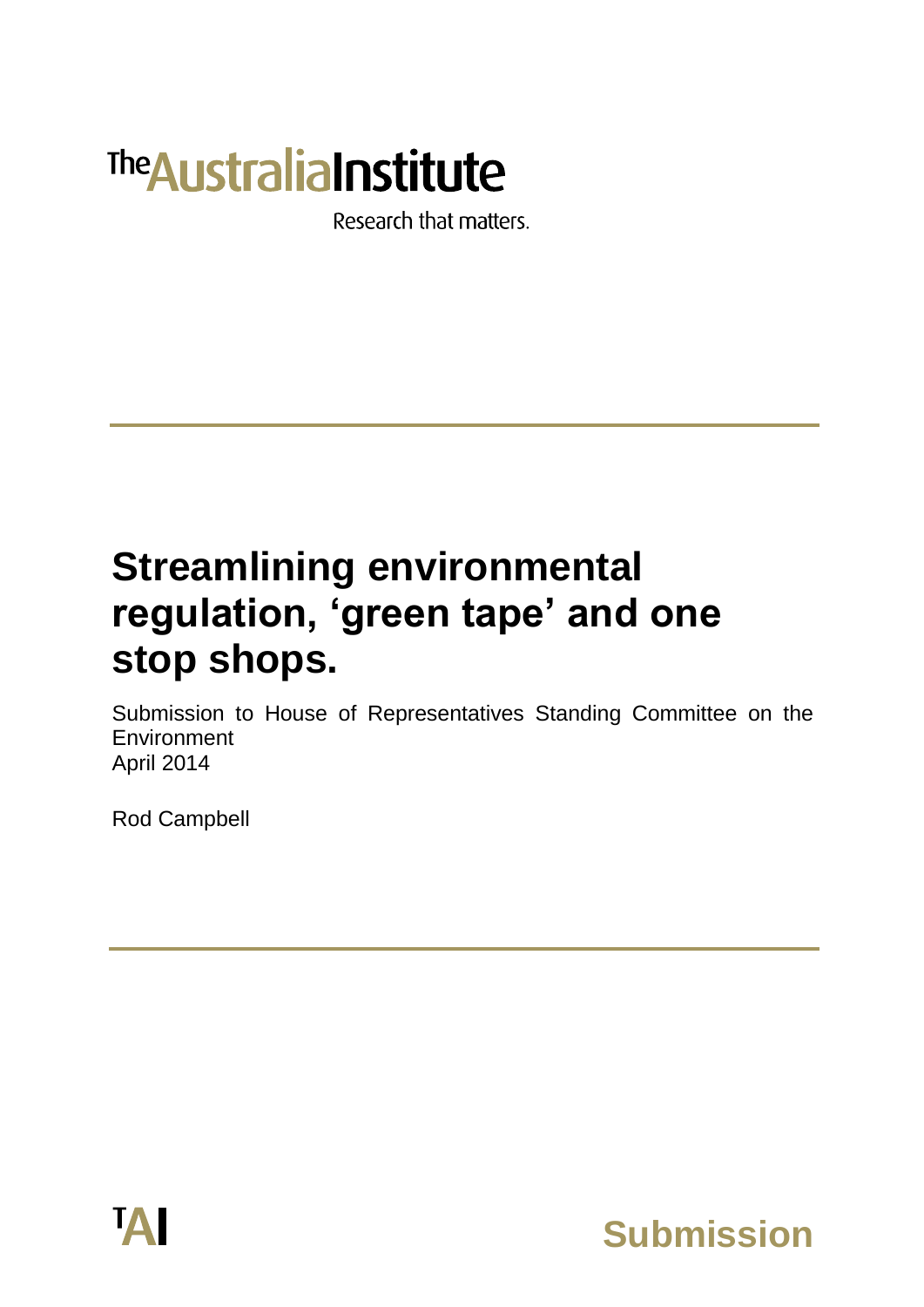### The Australia Institute

Research that matters

#### **About The Australia Institute**

The Australia Institute is an independent public policy think tank based in Canberra. It is funded by donations from philanthropic trusts and individuals, memberships and commissioned research. Since its launch in 1994, the Institute has carried out highly influential research on a broad range of economic, social and environmental issues.

#### **Our philosophy**

As we begin the 21st century, new dilemmas confront our society and our planet. Unprecedented levels of consumption co-exist with extreme poverty. Through new technology we are more connected than we have ever been, yet civic engagement is declining. Environmental neglect continues despite heightened ecological awareness. A better balance is urgently needed.

The Australia Institute's directors, staff and supporters represent a broad range of views and priorities. What unites us is a belief that through a combination of research and creativity we can promote new solutions and ways of thinking.

#### **Our purpose—'Research that matters'**

The Institute aims to foster informed debate about our culture, our economy and our environment and bring greater accountability to the democratic process. Our goal is to gather, interpret and communicate evidence in order to both diagnose the problems we face and propose new solutions to tackle them.

The Institute is wholly independent and not affiliated with any other organisation. As an Approved Research Institute, donations to our Research Fund are tax deductible for the donor. Donations can be made via our website at https://www.tai.org.au or by calling the Institute on 02 6130 0530. Our secure and user-friendly website allows donors to make either one-off or regular monthly donations and we encourage everyone who can to donate in this way as it assists our research in the most significant manner.

Level 5, City Walk Centre 131 City Walk Canberra City, ACT 2601 Tel +61 2 6130 0530 Email: mail@tai.org.au Website: www.tai.org.au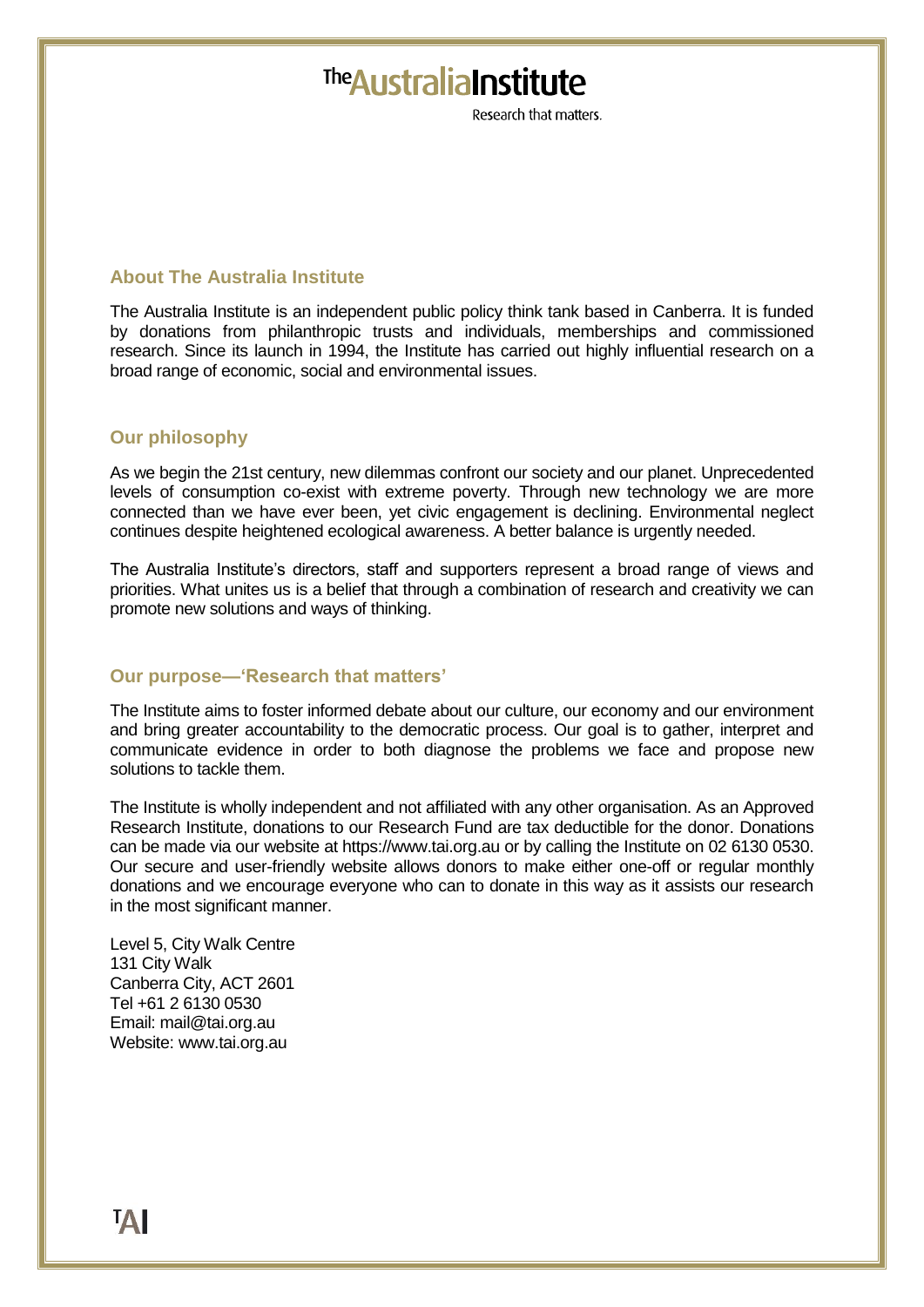#### **Introduction**

The Australia Institute welcomes the opportunity to make a submission to the House of Representatives Standing Committee on the Environment's inquiry into *Streamlining environmental regulation, 'green tape' and one stop shops.* The Australia Institute has considerable experience assessing environmental regulation.

In 2009 the Australia Institute and the Minerals Council of Australia jointly supported research into the *Environment Protection and Biodiversity Conservation Act* (EPBC act).<sup>1</sup> Key findings were:

- Proponent costs can be substantial, but are highly variable
- There is duplication of regulatory effort
- Environmental effectiveness is only low to moderate and regulators have struggled to monitor conditions
- Mixed opinions on the fairness of processes
- General support for EPBC act's participatory processes.

Since that time the Australia Institute has had extensive experience engaging with environmental regulation, particularly in relation to major project assessment in New South Wales and Queensland. We believe these findings are still reflective of the general state of environmental regulation in Australia. There is room for reform which could improve environmental and economic outcomes. Reforms must focus on improving the quality of regulation, rather than merely reducing it. Some recent reforms at a state level provide examples of where reforms have reduced the quality of assessment, particularly in relation to economic assessment.

The generally low quality application of economics in environmental regulation is a key concern. A lack of understanding of environmental economics and economic assessment seems pervasive throughout state and federal regulators and many decision makers. This leads to further concerns regarding potential reforms to environmental regulation, "green tape" and "one stop shops". We outline the following points in this submission:

- Inefficiency of "one stop shops"
- Creation of conflicts of interest for state regulators
- Environmental regulation in economic context.

#### **Economics in environmental assessment**

Economics has generally played a minor role in assessment of projects and policies that impact on the environment. Federal assessments rarely touch on economics and at a state level economic assessment usually appears as a late appendix to environmental impact statements (EIS).

For example, the proposed Bengalla Continuation Project, a coal mine in the Hunter Valley, has economics as Appendix S to its EIS, behind appendices relating to *Stygofauna* (Appendix P) or *Aboriginal Archaeology and Cultural Heritage* (Appendix M).<sup>2</sup> While stygofauna and archaeological impacts are no doubt important considerations at an advanced stage of the assessment process, it seems inappropriate that the first time the question of "is this project in the public's economic interest" is asked so late.

<sup>1</sup> (Macintosh, 2009).

<sup>&</sup>lt;sup>2</sup> [http://majorprojects.planning.nsw.gov.au/index.pl?action=view\\_job&job\\_id=5170](http://majorprojects.planning.nsw.gov.au/index.pl?action=view_job&job_id=5170)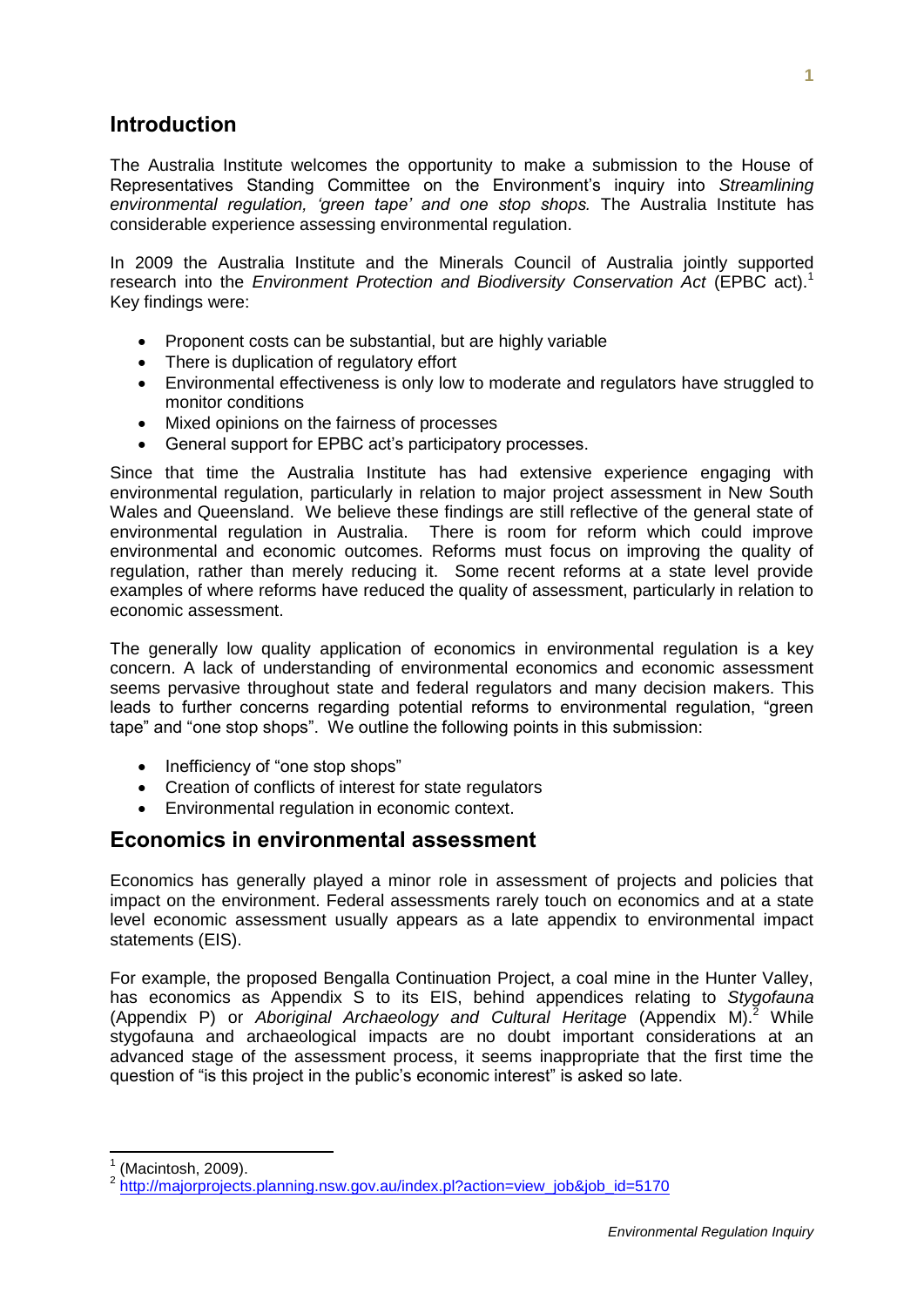The lack of focus on project economics from a public perspective reflects long held assumptions, entrenched in environmental regulation at all levels, that all development is economically beneficial. This is not always the case. Where the benefits to Australia, or smaller community, do not outweigh the costs of the development, it should be rejected.

An example of a development which received thorough economic assessment far too late is the Warkworth Coal Project, also in the Hunter Valley. That project's economic assessments (Appendices O&P) were heavily flawed and had received scant attention from early reviews by planners and decision makers. It was only when a community group appealed to the NSW Land and Environment Court found in 2013 that the project's economics received the attention it deserved. After hearing evidence from no less than six expert economists the judge found:<sup>3</sup>

*I am not satisfied that the economic analyses provided on behalf of Warkworth support the conclusion urged by both Warkworth and the Minister, namely that the economic benefits of the Project outweigh the environmental, social and other costs.*

This judgement was appealed by the NSW state government and proponents Rio Tinto. The Supreme Court rejected their appeal and strongly endorsed the Land and Environment Court's judgement including its treatment of economic evidence.<sup>4</sup>

The response of the NSW government to these judgements has been to pass legislation which focuses more attention on economic benefits of mining projects.<sup>5</sup> Disappointingly, proponents have not followed this lead and in a recent application for a smaller extension of the Warkworth project, failed to provide any economic assessment at all.<sup>6</sup> Decision makers noted this lack of assessment and the Land and Environment Court's judgement, but approved the extension all the same, likely against the economic interests of NSW.<sup>7</sup>

While economics plays a late and insufficient role in NSW environmental regulation, the committee should note that the situation in Queensland is worse still. We know of no major project in Queensland that has been subject to cost benefit analysis, despite Queensland Government guidelines that call for this.<sup>8</sup>

Instead most projects are assessed through "input output" modelling. Using input output models for project assessment is inappropriate as it was never intended to be used for this purpose and is mathematically certain to overstate positive impacts. For this reason it is described as "biased" by the ABS, "deficient" by the NSW Land and Environment Court and considered to be widely "abused" by the Productivity Commission and other economists. An example of a project assessed with this methodology is the Kevin's Corner Coal Project in the Galilee Basin.<sup>10</sup>

The inability of state government planning departments to enforce their own guidelines for economic assessment or to adequately review assessments that proponents commission is a key reason why attempts to set up a "one stop shop" will not produce improved environmental regulation or economic outcomes.

<sup>-&</sup>lt;br>3 (Preston, 2013) p155.

<sup>4</sup> (NSW Supreme Court, 2014).

 $^5$  (NSW Minister for Planning and Infrastructure, 2013).<br> $^6$  (TAL 2014)

<sup>(</sup>TAI, 2014).

<sup>7</sup> (NSW PAC, 2014).

 $\frac{8}{9}$  (Qld DIP, 2011).

<sup>(</sup>ABS, 2011; Denniss, 2012; Gretton, 2013; Layman, 2002; Preston, 2013).

<sup>(</sup>Economic Associates, 2011).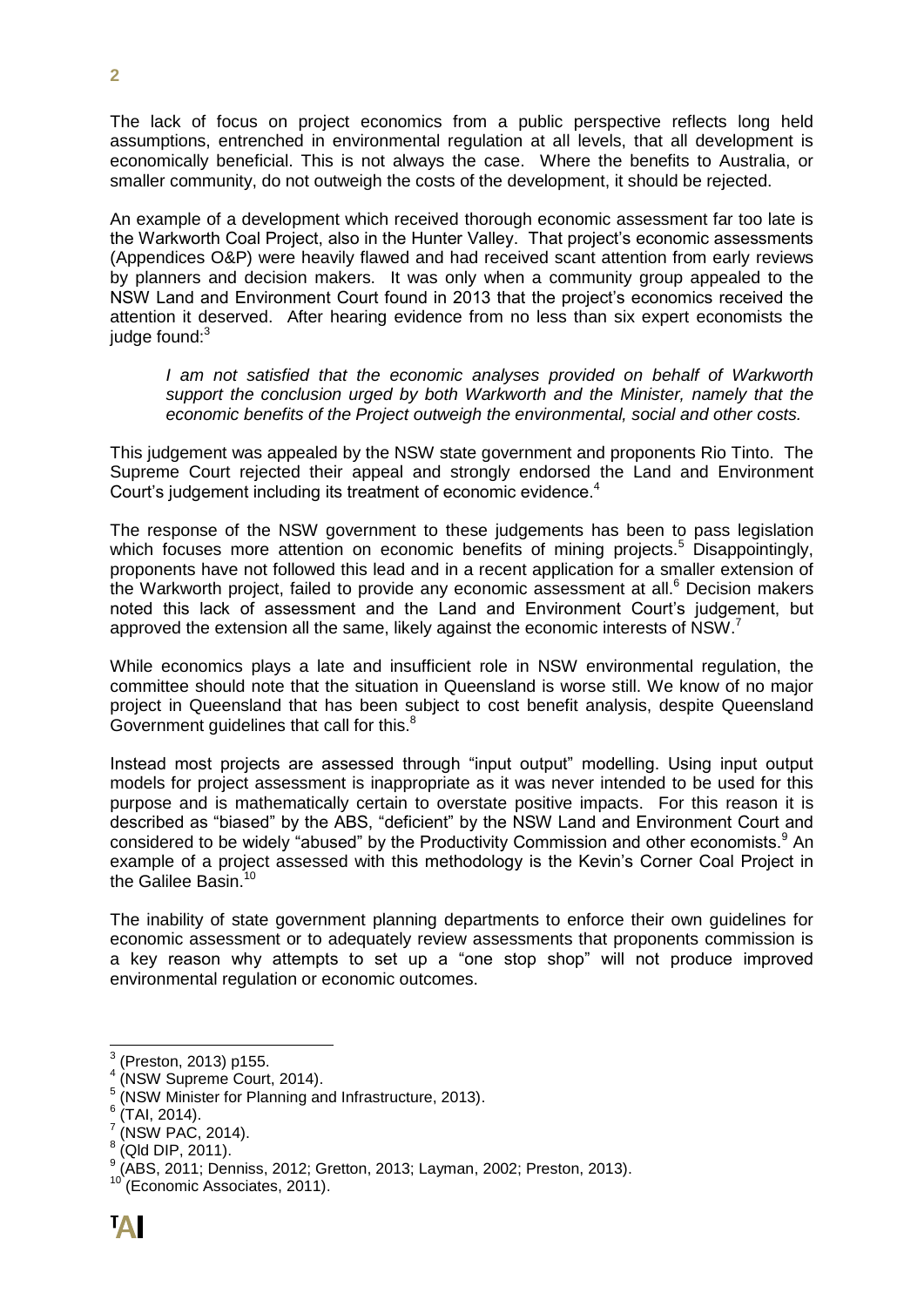#### **A "one stop shop" will be inefficient**

State government planners and decision makers lack the capacity to review economic assessments. This was emphasised by the NSW Planning and Assessment Commission in their assessment of the state-owned Cobbora Coal Project:<sup>11</sup>

*The Commission considers that Treasury is best placed to examine the project's costs and benefits at the state level and its economic justification, in tandem with its consideration of any alternatives available, as part of the business case development process. Consequently the Commission has not undertaken a detailed assessment of the economic impacts of the project at a state level.*

Treasury's assessment of the project was unambiguous:<sup>12</sup>

*The final feasibility study for the Cobbora coal mine has confirmed that around \$1.5*  billion of capital expenditure is required to develop the Cobbora coal mine until it *produces first coal. Forecast cash flows are insufficient to cover subsequent capital and operating expenditure over the life of the mine. The total loss to the Government, if arrangements are unchanged, would be in excess of \$1.5 billion.*

Such hopelessly economic projects, supported by biased and misleading economic assessments, being recommended by planning departments emphasises the difficulty in a single organisation being able to assess a project. Not until the project was taken to public submissions and to Treasury were the economics given any real attention. This is not only the case for economic assessment – other aspects of planning are just as specialised – environmental, social, impacts on infrastructure and other industries –and require expertise from many departments.

This is also the opinion of the Productivity Commission and a key reason why it opposes the establishment of a "one stop shops":<sup>13</sup>

*The Commission considers that the one-stop shop approach for all regulatory approvals is impractical for the broad class of major projects in Australia. Major projects are not limited to a single sector or activity and a vast amount of legislation would need to be modified to give authority to a one-stop shop. Moreover, establishing a single agency with the requisite skills and expertise to assess and approve a diverse range of project types and impacts would be very challenging. It would also create overlap with agencies that regulate regular-sized developments and risk 'regulatory capture'.*

We concur with the Commission that while reforms that bring about better coordination between agencies could improve regulation, a "one stop shop" approach is impractical and unlikely to have the capacity to assess complex projects requiring specialist knowledge across many different fields.

We also agree with the Commission that such an agency would be at risk of 'regulatory capture' or having conflicted interests, inviting corruption. Such examples are already evident.

 $\overline{\phantom{a}}$ 

<sup>11</sup> (NSW PAC, 2013) p51.

 $12$  (NSW Treasury, 2013) pp9-11.

<sup>13</sup> (Productivity Commission, 2013) p24.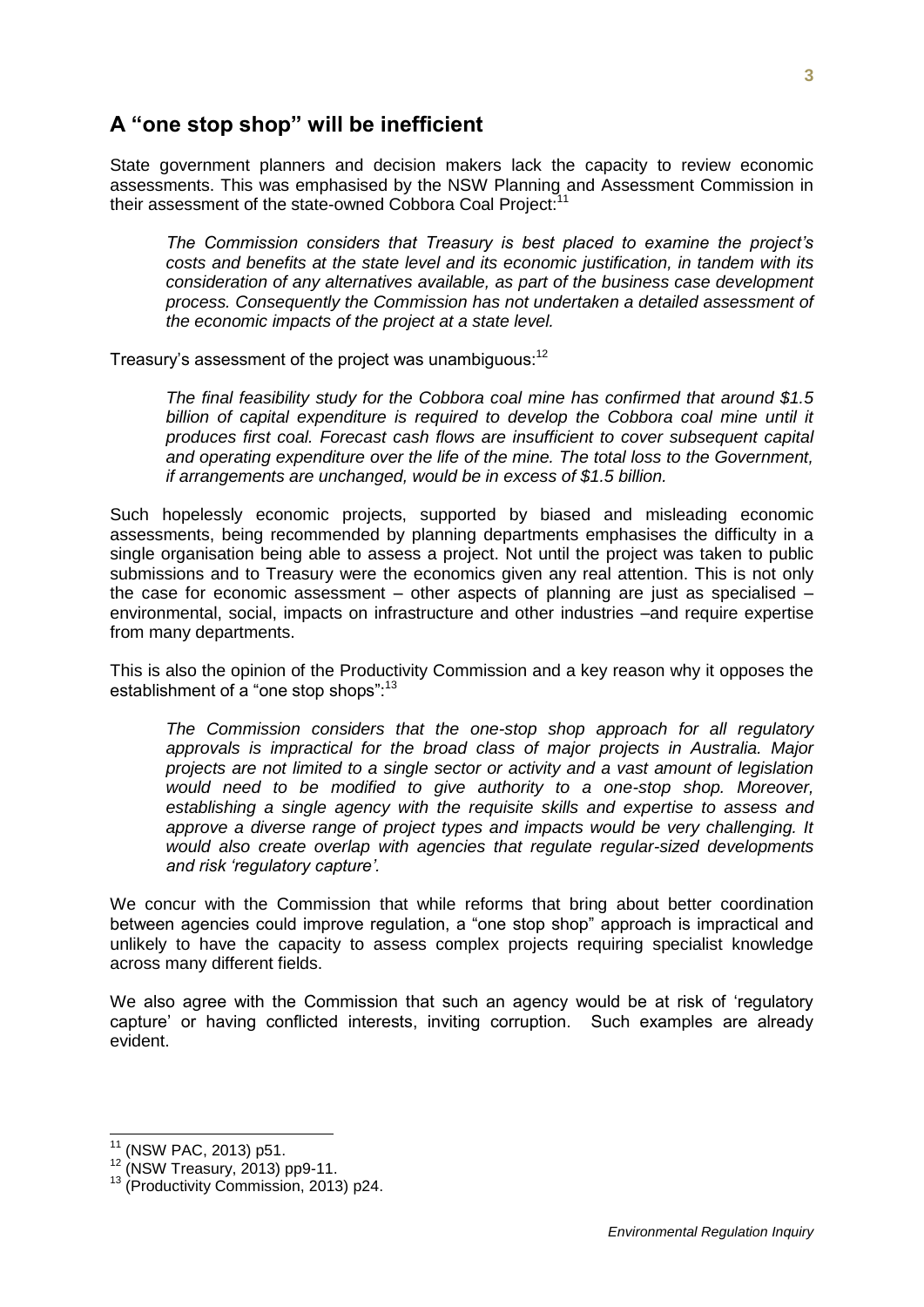#### **Potential conflicts of interest**

Devolvement of responsibility for environmental decisions to state governments creates a clear conflict of interest. State governments are the primary beneficiaries of many environmentally destructive projects, while impacts on local communities and economies are borne by local governments or, where environmental impacts affect matters of national environmental significance, the nation as a whole.

Mining projects are a good example. State governments are the main financial beneficiaries as they receive any mineral royalties. Local governments often face costs relating to these projects as roads and other civil infrastructure come under pressure for which they are not adequately compensated. This is particularly common where large fly-in-fly-out or drive-indrive-out (FIFO-DIDO) workforces add to pressure on local government infrastructure, but are not counted as residents, which reduces local government funding. Local governments are at a disadvantage in negotiating "voluntary planning agreements" with major resource companies backed by state governments.

Examples of this include the Stratford Coal Project and Wallarah 2 coal project.

North of the Hunter Valley, NSW, Gloucester Shire Council had extensive engagement with the community and proponents, Yancoal, over approval conditions for the Stratford Extension Project. The council was initially supportive of the project subject to a voluntary planning agreement, conditions on operating hours, mine plan and final landforms. These concerns were dismissed by the state government planning department, causing the council to shift its position from qualified support to outright opposition.<sup>1</sup>

The Wallarah 2 coal project on the Central Coast of NSW has also been strongly opposed by the Wyong Shire Council based on impacts on water resources. The project would mine underneath drinking water catchment which serves 300,000 people and many people's homes. While mining royalties would accrue to the state government, any damage to water resources or other assets through subsidence would leave a mix of council, individuals and catchment management authorities to pay or pursue the miners for compensation.

In the Wallarah 2 case, the obvious conflict of interests has led to allegations of corruption. The project, proposed by Korean energy company Kores, was opposed by then NSW Liberal leader Barry O'Farrell when in opposition, promising the project would not proceed under his government. Once in government however, Mr O'Farrell's position changed. It is alleged Mr O'Farrell met several times with a lobbyist for Kores, Nick Di Girolamo. Mr Di Girolamo also worked for Australian Water Holdings and is the subject of a current inquiry by the NSW Independent Commission Against Corruption (ICAC).<sup>15</sup>

The Australia Institute also found an unexplained difference of over \$1 billion in economic assessments of the Wallarah 2 project in a recent submission to the NSW Planning and Assessment Commission (PAC).<sup>16</sup> In another concerning conflict of interest at the state level, the chair of the PAC overseeing the Wallarah 2 project is Dr Neil Shepherd, who also chairs Coal Innovation NSW.<sup>17</sup>

 $14$ [http://www.abc.net.au/news/2013-12-18/nsw-planning-accused-of-ignoring-gloucester-concerns](http://www.abc.net.au/news/2013-12-18/nsw-planning-accused-of-ignoring-gloucester-concerns-about-mine/5163346)[about-mine/5163346](http://www.abc.net.au/news/2013-12-18/nsw-planning-accused-of-ignoring-gloucester-concerns-about-mine/5163346)

[http://www.smh.com.au/nsw/barry-ofarrell-accused-of-lying-about-wallarah-2-coal-project-meetings-](http://www.smh.com.au/nsw/barry-ofarrell-accused-of-lying-about-wallarah-2-coal-project-meetings-20140227-33mfs.html)[20140227-33mfs.html](http://www.smh.com.au/nsw/barry-ofarrell-accused-of-lying-about-wallarah-2-coal-project-meetings-20140227-33mfs.html)

<sup>16</sup> <http://www.tai.org.au/content/submission-wallarah-2-coal-project>

[http://www.resourcesandenergy.nsw.gov.au/\\_\\_data/assets/pdf\\_file/0006/512475/Review-of-the-](http://www.resourcesandenergy.nsw.gov.au/__data/assets/pdf_file/0006/512475/Review-of-the-Coal-Innovation-Administration-Act-Information-Paper.pdf)[Coal-Innovation-Administration-Act-Information-Paper.pdf](http://www.resourcesandenergy.nsw.gov.au/__data/assets/pdf_file/0006/512475/Review-of-the-Coal-Innovation-Administration-Act-Information-Paper.pdf)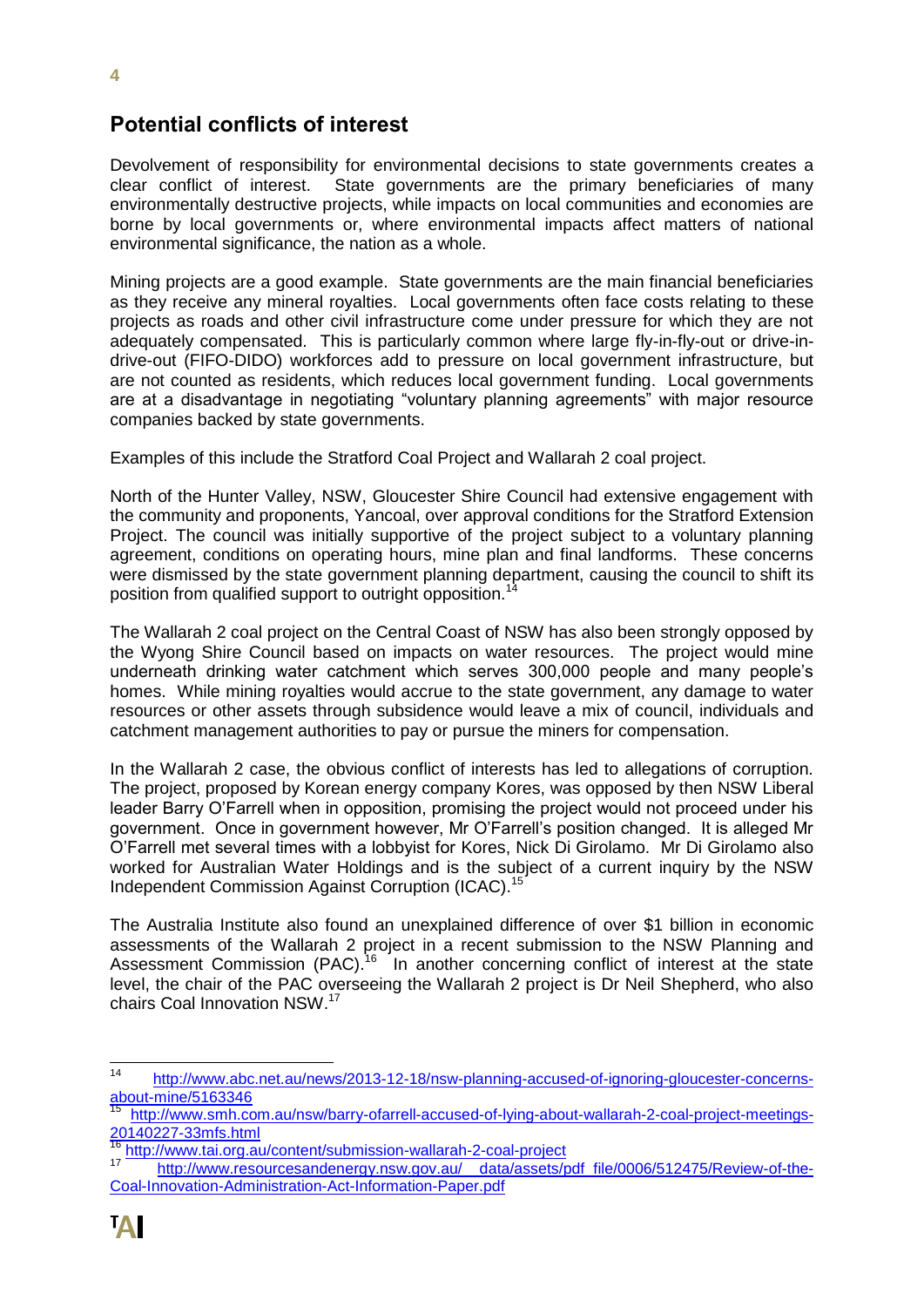While the difference of interests between state governments' benefits and local governments' costs is immediate, a similar disconnect occurs with state government decisions that affect matters of national environmental significance. State governments may be motivated to pursue immediate revenue streams, placing environmental assets valued by all Australians at greater risk.

#### **Costs of environmental regulation in context**

Earlier research supported jointly by The Australia Institute and the Minerals Council of Australia presents a range of values for the likely costs to proponents of between \$270--‐ \$820 million in nominal terms. While this may seem like a large sum of money when taken in isolation, when considered in the appropriate economic context, these sums are small. According to the Business Council of Australia:<sup>18</sup>

*there are around \$900 billion of committed and prospective investment opportunities in large-scale projects, mostly in resources and economic infrastructure.*

As such, the costs of the EBPC act over its first nine years as estimated by Macintosh (2009) represent just 0.03 per cent to 0.09 per cent of the value of the current investment pipeline for large-scale projects in Australia. Estimates of similar cost of state regulation or of potential savings from reduced duplication are not available, but are likely to be of similar magnitude. Major changes to environmental regulation or "green tape" will not have major impacts on the economics of major projects in Australia. The sources of concerns about high development costs are far broader than environmental regulation.

A similar point is made by the Productivity Commission in their recent report on Major Project Development Assessment Processes:<sup>19</sup>

*The costs of developing major infrastructure, natural resources projects, and commercial and public-purpose buildings in Australia are high and rising. This is driving concerns about Australia's competitiveness, productivity and future prosperity. The sources of higher costs include: wage and other labour costs; restrictive work practices; competition for construction services from elsewhere in the economy; skilled labour shortages; the increased complexity of projects; the higher community valuation placed on protecting amenity, heritage and environmental assets; and the efficiency of DAA regulations. It is the last of these that the Commission has been asked to review.* 

Placing undue emphasis on reforming environmental regulation in Australia is unlikely to achieve significant economic improvement and could place environmental assets at risk. While improvements can no doubt be made, these are of little relevance to the wider economic issues of Australia's future.

<sup>&</sup>lt;sup>18</sup> (BCA, 2012) p5.

<sup>19</sup> (Productivity Commission, 2013) p3.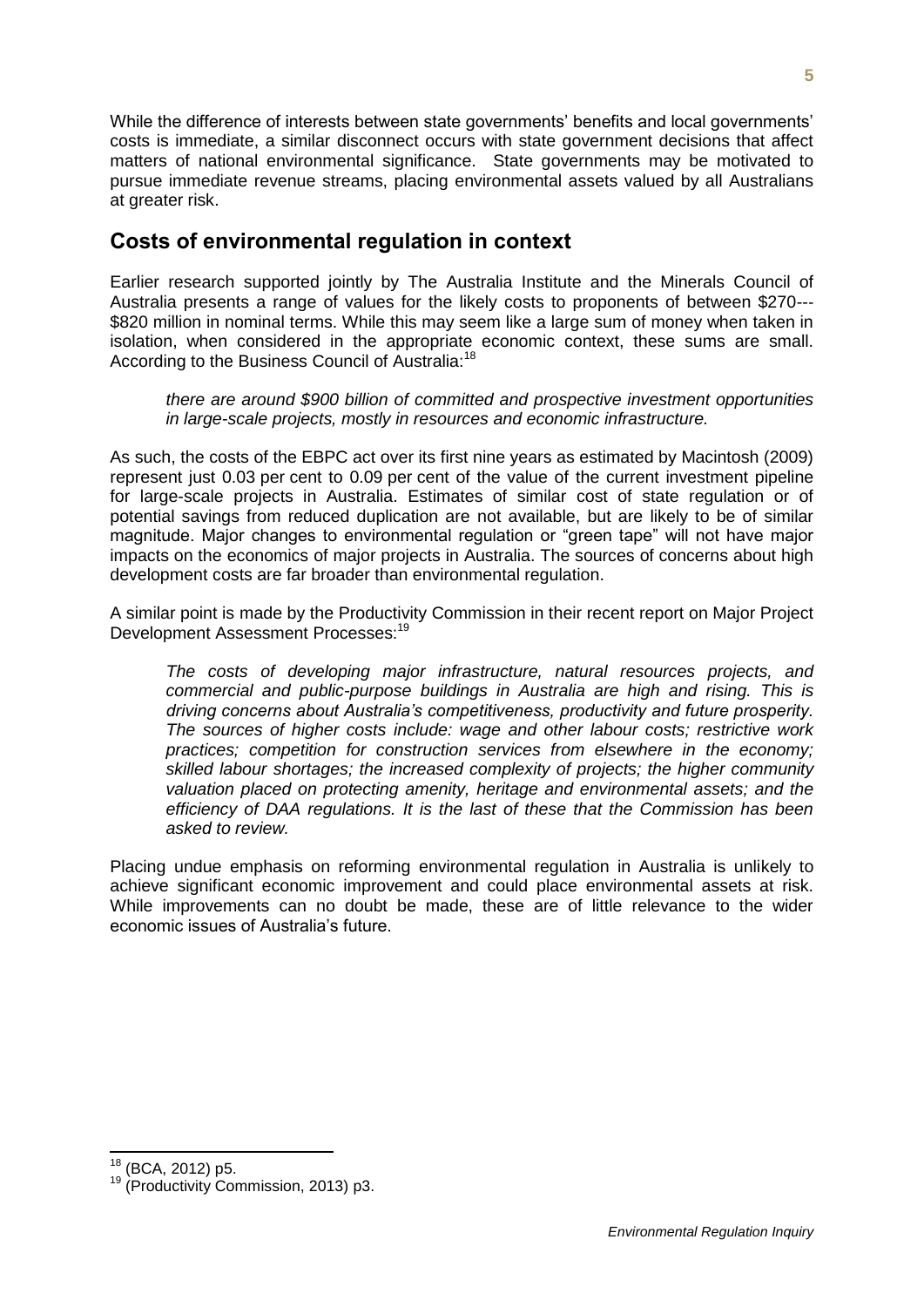#### **Conclusion**

Our experience suggests that there are areas of environmental regulation that can be improved and need reform. In particular, the standard of economic assessment in environmental decision making is very poor. State government departments and decision making bodies lack the capacity to evaluate economic assessments. As most of these assessments are commissioned by development proponents they tend to portray proponents' projects in a favourable light – they overstate the benefits that the project may bring and understate the economic costs on other industries, communities and the environment.

This lack of capacity on the behalf of planning agencies suggests that a "one stop shop" approach is impractical. No single agency is likely to be able to house the expertise needed for technical assessment across many different disciplines. Such capacity is essential in major project assessment.

Furthermore, such an agency, likely a state government agency, is likely to face many conflicts of interest, as state governments receive many benefits from development, but costs are often transferred to local governments or smaller communities. Examples can be found of conflicts of interest and allegations of corruption in state government planning in NSW at the moment.

Finally, in the context of the wider economy, the costs of environmental regulation are not great. While some reforms may be desirable, these will have at best a marginal impact on Australia's economic challenges.

We would welcome the opportunity to expand on this submission either in writing or in person.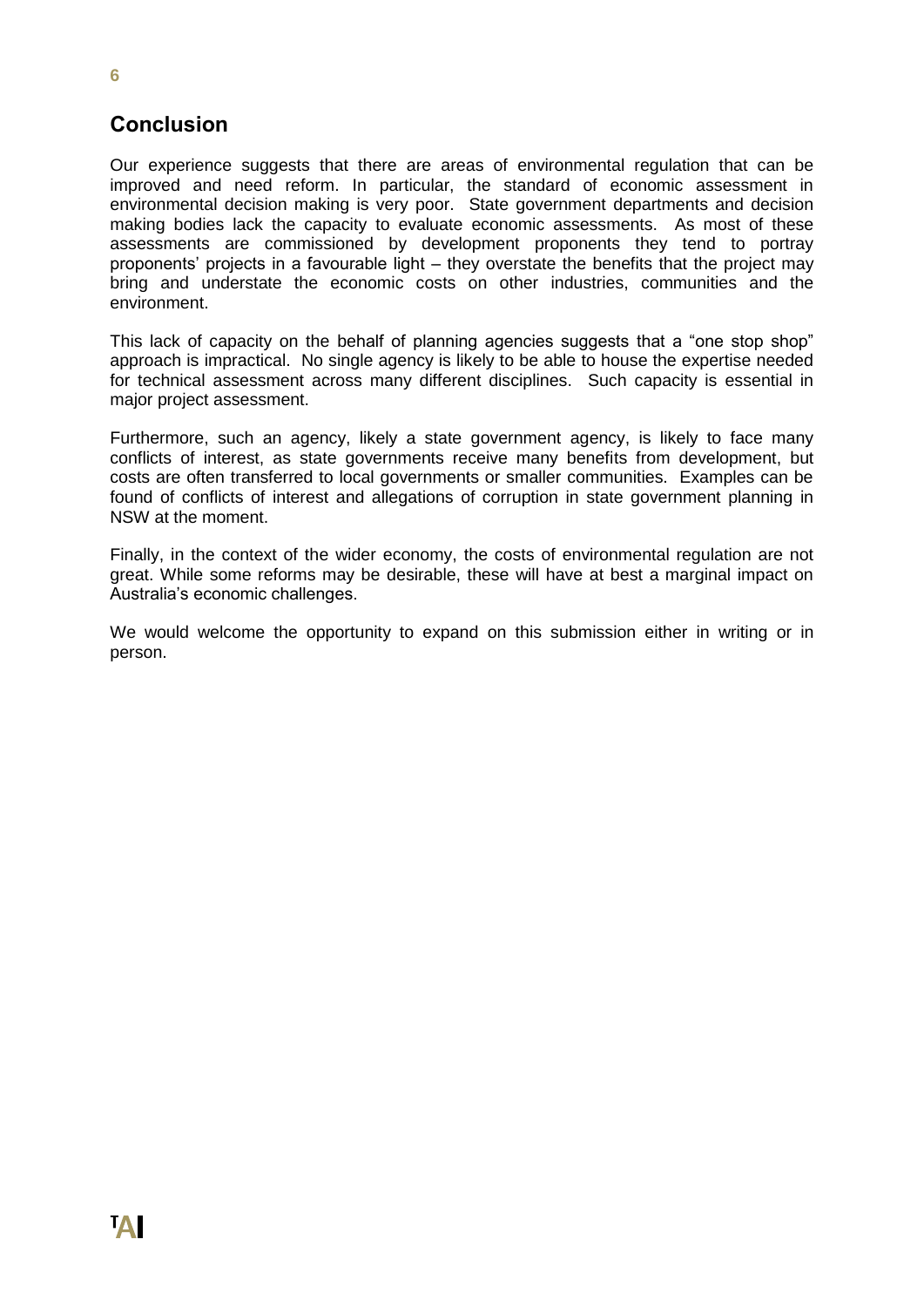#### **References**

- ABS. (2011). Australian National Accounts: Input-Output Tables Electronic Publication, Final release 2006-07 tables. Australian Bureau of Statistics. Retrieved from http://www.abs.gov.au/AUSSTATS/abs@.nsf/Previousproducts/5209.0.55.001Main Features4Final release 2006-07 tables?opendocument&tabname=Summary&prodno=5209.0.55.001&issue=Final release 2006-07 tables&num=&view=
- BCA. (2012). Discussion Paper for the COAG Business Advisory Forum. Prepared by the Business Council of Australia.
- Denniss, R. (2012). The use and abuse of economic modelling in Australia: Users' guide to tricks of the trade. The Australia Insitute,.
- Economic Associates. (2011). Kevin's Corner Project Environmental Impact Statement. Prepared for URS Australia by Economic Associates for the Kevin's Corner Coal Environmental Impact Statement.
- Gretton, P. (2013). On input-output tables: uses and abuses. Staff Research Note, Productivity Commission, Canberra. Retrieved from http://www.pc.gov.au/\_\_data/assets/pdf\_file/0008/128294/input-output-tables.pdf
- Layman, B. (2002). The Use and Abuse of Input-Output Multipliers. Economic Research Articles of the Department of Treasury and Finance, Western Australia, (March). Retrieved from http://www.treasury.wa.gov.au/cms/uploadedFiles/ecoresearchart2002.pdf
- Macintosh, A. (2009). The EPBC Survey Project : Final Data Report. Australia National University Australian Centre for Environmental Law, supported by the Australia Institute and the Minerals Council of Australia.
- NSW Minister for Planning and Infrastructure. (2013). State Environmental Planning Policy (Mining, Petroleum Production and Extractive Industries) Amendment (Resource Significance) 2013. Retrieved from https://majorprojects.affinitylive.com/public/0d55f5b0068d33c28896cdbc0c7bbaa7/State Environmental Planning Policy (Mining, Petroleum Production and Extractive Industries) Amendment (Resource Significance) 2013.pdf
- NSW PAC. (2013). Cobbora Coal Mine Project Review Report. Planning and Assessment Commission NSW.
- NSW PAC. (2014). NSW Planning and Assessment Commission Determination Report Warkowrth Coal Mine Modification 6, Singleton LGA (pp. 1–14). Retrieved from https://majorprojects.affinitylive.com/public/9ecd5df6b31f222dfa22fbd4453dd54b/2. Warkworth Coal Mine Mod 6 - Determination Report.pdf

NSW Supreme Court. (2014). Warkworth case appeal judgement.

NSW Treasury. (2013). NSW Budget Papers 2013-14, Chapter 9 : Public Trading Enterprises (pp. 1–20). Retrieved from http://www.budget.nsw.gov.au/\_\_data/assets/pdf\_file/0018/25227/Ch\_9.pdf